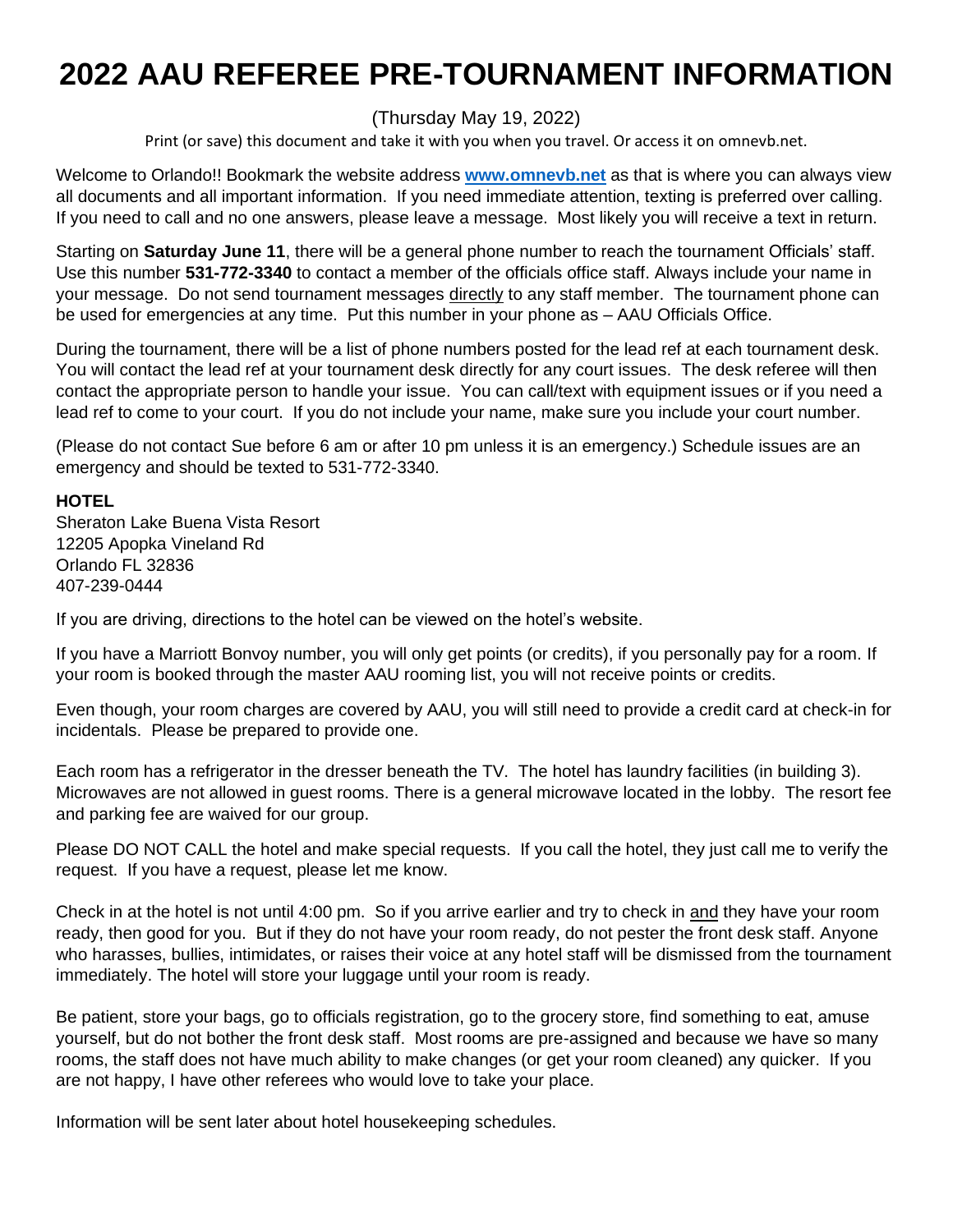#### **GROCERIES/FOOD**

The Winn Dixie grocery store, a couple of blocks from the hotel, has online ordering and delivery service. So if you want your groceries delivered, check it out at winndixie.com (use zip code 32836). I know nothing about the service. I just thought you might be interested. You can also walk, take an Uber or ask another referee for a ride. Walmart is another good delivery option.

No food is provided during the tournament, but you are welcome to bring your own. There is ice available for you in the back hallway at the convention center to put in your cooler, but it is not available for storage. There is a microwave located in the N322 office. No popcorn can be microwaved. Bring all the snacks/food you want, but you should be somewhat discreet about it. Put it in a gym bag or backpack. All food, including sodas that you bring needs to stay in the officials' lounge.

There are numerous restaurants within walking distance of the hotel.

## **TRANSPORTATION FROM AIRPORT TO HOTEL**

Transportation is NOT provided from the airport to the hotel. A couple of local referees will pick up travelers from the airport and take you to the hotel for a fee of \$20 (cash or Zelle app) on Monday June 13 or Tuesday June 14 ONLY. Text them well in advance to reserve your spot.

Felix Sepulveda – 407-988-8701

Fernando Ortiz – 787-564-3148

There are many transportation options from the airport to the hotel. You can find options on the Orlando airport website at orlandoairport.net.

## **HOTEL ATTENDANCE DATES and ROOMMATES**

**A report is posted on<omnevb.net> with an online link to hotel dates and currently assigned roommates.**  If the roommate you initially chose is not working the same dates as you, you should choose another roommate that matches the same dates of attendance (and let me know). I need to send all rooms and roommates to the hotel by Monday May 23, so you need to make a choice soon.

Otherwise, I will choose an appropriate roommate according to your arrival and departure dates to minimize the number of hotel nights we are using. If you are not changing your original choice of 'choose a roommate for me', then you do not need to contact me. If you have an extreme issue with your assigned roommate, please let me know.

If you are assigned a roommate you've never met before nor roomed with before, make sure you read the 'How to Be a Good Roommate' document posted on omnevb.net. You should contact your roommate in advance.

You need to verify your hotel arrival and departure dates. Let me know if they are not correct.

## **\*\*NEW\*\* - OFF-SITE HOTEL OPTIONS**

There is a strong possibility that we might not have enough hotel rooms at the Sheraton on certain nights. I have some other hotel options, if anyone would be interested in being at different hotel. The only caveat is you would be on your own for transportation to the convention center. There are no options provided by the tournament for transportation from your alternate hotel to the convention center (unless you used the bus from the Sheraton). Possibly there are some condos available, if you have a larger group of friends that you want to be with. If you are interested in not being at the Sheraton, please let me know as soon as possible.

It does not matter which hotel you are assigned, you will be required to give a credit card at check-in. Your room charges are covered, but you are responsible for any incidental charges. If you experience any hotel issues, you must contact the general AAU officials office phone as soon as possible.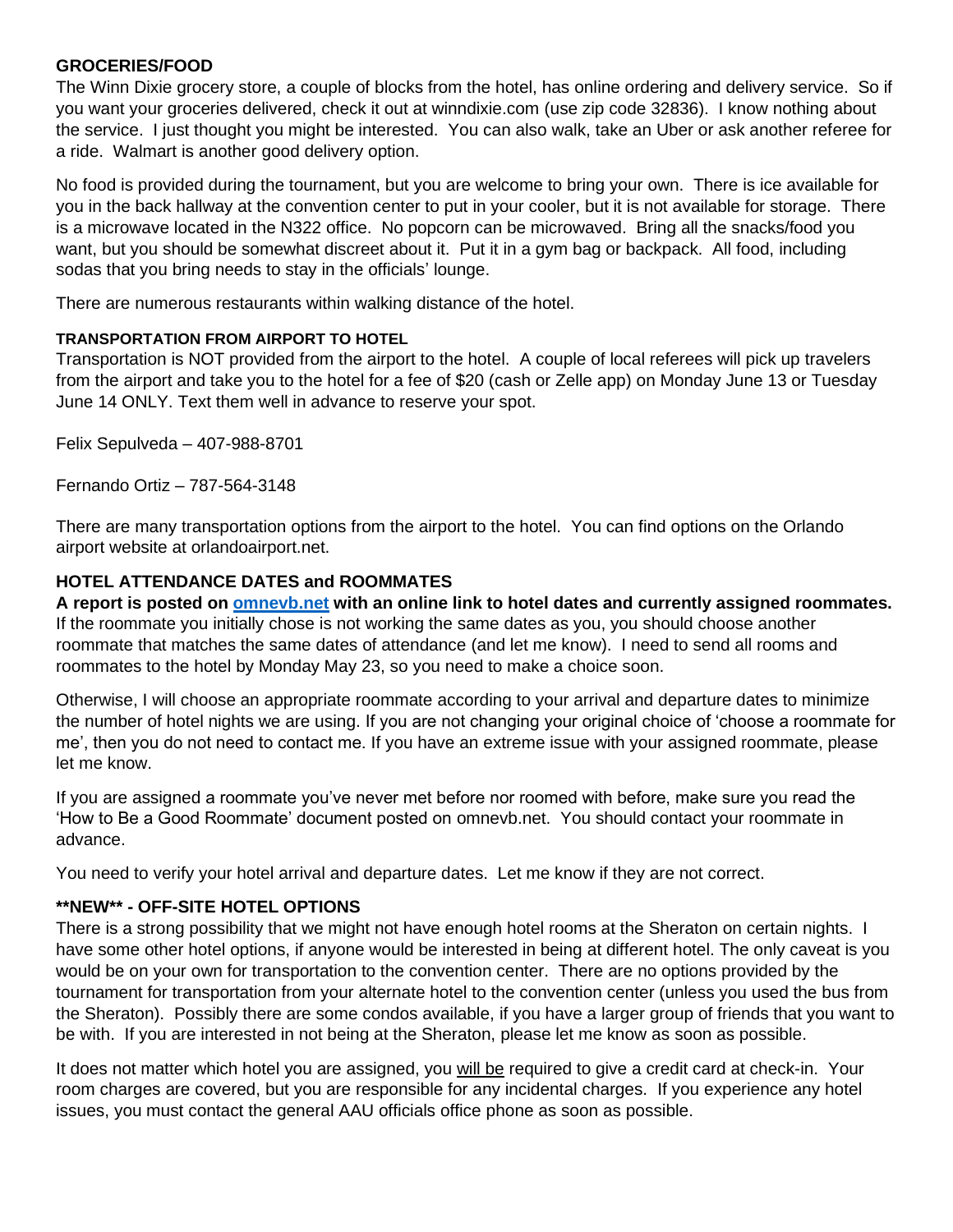## **\*HOUSING POLICY\***

All AAU paid for housing will begin on the day prior to your first day of officiating and will end with checkout on the last night of your assigned tournament date. If you live more than 2 hours from Orlando or use airline transportation to get to Orlando, you can stay on the finals night at no charge. If you want to arrive early or stay later, you must make your own housing arrangements. The AAU rate for additional nights is \$119 per night. You can make your own arrangements for extra nights at the Sheraton or you can let me know. The cost of those extra nights will be deducted from your final pay. There will not be a link this year to make additional housing arrangements.

Payment for single/family rooms will be deducted from your final pay. At official's check-in, you will receive a document noting the amount that will be deducted from your payment. Referees who bring their spouse and will use a king room will be billed at \$50 per night. Referees requesting a room with double beds will be billed at \$60 per night. If I can get the larger family rooms, the price will be a minimum of \$80 per night.

# **PLAYING SITES**

The main playing site will be the Orange County Convention Center –

- 1. North A/B (9400 Universal Blvd) and South A/B (9899 International Drive) Halls
- 2. West Concourse (9800 International Drive) Halls D/E (sessions 1 3)
- 3. West Concourse (9800 International Drive) Hall A1 (session 1)
- 4. Disney ESPN Wide World of Sports 700 S Victory Way (State Farm Fieldhouse and VISA Athletic Center) – only used on the finals day of the first 3 sessions

## **PRE-TOURNAMENT MEETINGS (all meetings held at OCCC room N320)**

| TU June 14 – 2:00 pm | <b>R2 clinic (optional)</b>                                                                                                                         | Reviews important R2 duties                                                                       | <b>EVERYONE WELCOME</b> |
|----------------------|-----------------------------------------------------------------------------------------------------------------------------------------------------|---------------------------------------------------------------------------------------------------|-------------------------|
| TU June 14 – 3:30 pm | (optional)                                                                                                                                          | Advancement clinic Reviews information on what is expected for the next level<br>of certification | <b>EVERYONE WELCOME</b> |
| TU June 14 - 5:00 pm | <b>First Time Attendees</b><br>(not mandatory, tournament logistics)<br>Meet at the hotel to get on the 5 pm bus or meet at OCCC at N322 at 5:30 pm |                                                                                                   |                         |
| TU June 14 – 7:00 pm | All Referees (requested attendance)                                                                                                                 |                                                                                                   |                         |
| TU June 14 - 8:00 pm | Puerto Rican referees (requested mandatory attendance)                                                                                              |                                                                                                   |                         |
|                      |                                                                                                                                                     |                                                                                                   |                         |

There will be a pdf powerpoint presentation sent out the week prior to June 14 for ALL referees to view.

# **OFFICIALS REGISTRATION**

In addition to checking into the hotel, all officials need to register as an official on the day prior to the start of the tournament. **ALL Officials Registration will be at the convention center this year in room N330**. The first day of officials registration will be on Tuesday June 14 from 10:00 am to 7:00 pm. There will be a bus that runs from the hotel to the convention center on Tuesday June 14. The bus will leave the hotel at the top of the hour, starting at 10:00 am and will depart from the convention center back to the hotel on the half-hour. The bus will run from 10:00 am to 8:00 pm.

If you are unable to arrive in time to complete officials check-in, you will have to come early the next morning to the convention center. If you do not arrive in time for check-in, you should text the AAU phone number (531- 772-3340) upon your arrival into Orlando, so we know that you have arrived and will be ready to work the next morning. You should arrive at the convention center the next morning no later than 7:30 am.

Check-in for subsequent sessions will be held at the Officials office (N322) at the convention center on the day prior to the start of each session from 10:00 am to 5:00 pm.

Registration for the boys session on Monday June 27 will be from 6:00 pm to 7:30 pm. **There will be a mandatory meeting for ALL referees working the boys session on Monday June 27, starting at 8:00 pm.**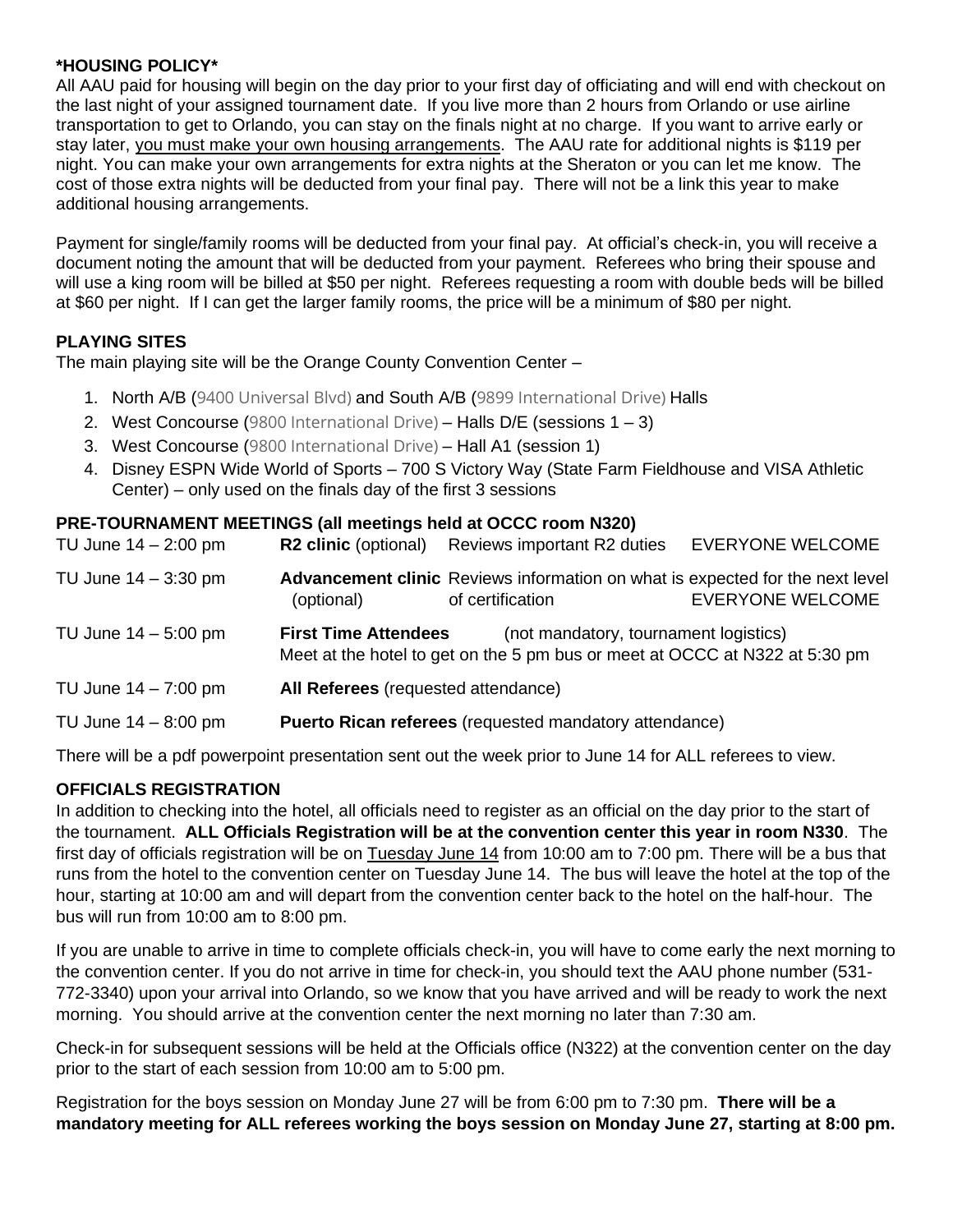Referees at Officials Registration will be given a VIK (value in kind) package which will include an AAU polo shirt, an AAU t-shirt and an AAU jacket. The 2 shirts, along with other shirts (that you must provide) will be worn on some days as the uniform shirt. The shirts you should bring should be the certified officials gray, blue or white polo. If you do not have any of the certified officials shirts, you can wear a plain white polo that does not have ANY logos.

# **TRANSPORTATION from the HOTEL to the CONVENTION CENTER**

The officials offices are in the north halls (rm N322). To get from the hotel to the convention center, we have our own bus system. A schedule will be posted regarding departure times, etc.

You will board the bus in the back of the hotel by the Majestic Palm Ballrooms. The busses take about 30-45 minutes to make one round trip.

# **BUS SCHEDULE**

Bus drops off at North B entrance only. Bus picks at North A only. Specific locations will be noted later.

**TU June 14** – 10:00 am to 8:00 pm bus departs Sheraton at the top of the hour and departs OCCC at the half-hour

Daily (WE June 15 – FR July 1) – two busses to North/South – one bus to West Concourse Hotel to OCCC AM schedule 6:15am/7:00am/7:45am/8:30am/9:15am/10:00am OCCC to Hotel PM schedule 7:15pm/8:00pm/8:45pm/9:30pm/10:15pm/11:00pm

On Finals days (SA June 18/WE June 22/SU June 26) hotel departure at:

6:15am/7:00am/7:45am/8:30am/9:15am/10:00am (continuous throughout day)

OCCC to Hotel PM schedule:

12:15pm/1:00pm/1:45pm/2:30pm/3:15pm/4:00pm/4:45pm/5:30pm/6:15pm/7:00pm

Individuals also drive to the convention center and need/want riders in the morning. You can ride with an individual if you want.

There will be a daily bus that goes to the WEST concourse during the first 3 sessions.

If you have your own car and you want to drive to the convention center, you must take a full carload of referees with you, if you want a parking pass.

- 1. There are only 50 parking passes available per day. If you choose to drive yourself and do not have a parking pass, there is no reimbursement of parking fees.
- 2. Parking passes are handed out starting at 6:15 am. Parking passes are usually gone by 7:15 am.
- 3. If you are planning to drive your personal car, please follow this plan in the back parking lot:
	- a. Do not drive in the lane closest to the hotel. Leave that lane open for the buses to drive in.
	- b. If your car is full and you need a parking pass, go to the  $3<sup>rd</sup>$  lane from the building.
	- c. If you need to wait for passenger(s) to fill your car, you should park in the 2<sup>nd</sup> lane from the building.
- 4. If you are at an off-site hotel or live locally, you will be given enough parking passes to get you through the entire time you are in attendance.

# **NAMETAGS**

Each referee will receive a nametag that will be worn at **ALL** times (yes, even when you are officiating). It is impossible for anyone to remember all of you. If you did not return your nametag at checkout last year, make sure you bring it with you this year. All nametags will be returned at checkout this year. If you want to keep yours, I will order you another one for a \$10 charge.

# **SHIRTS and VIK**

Sizes are not guaranteed, but we try to make sure you get what you requested. If you want a different size, you can exchange an unworn shirt or jacket after 10:00 am on the first day of play.